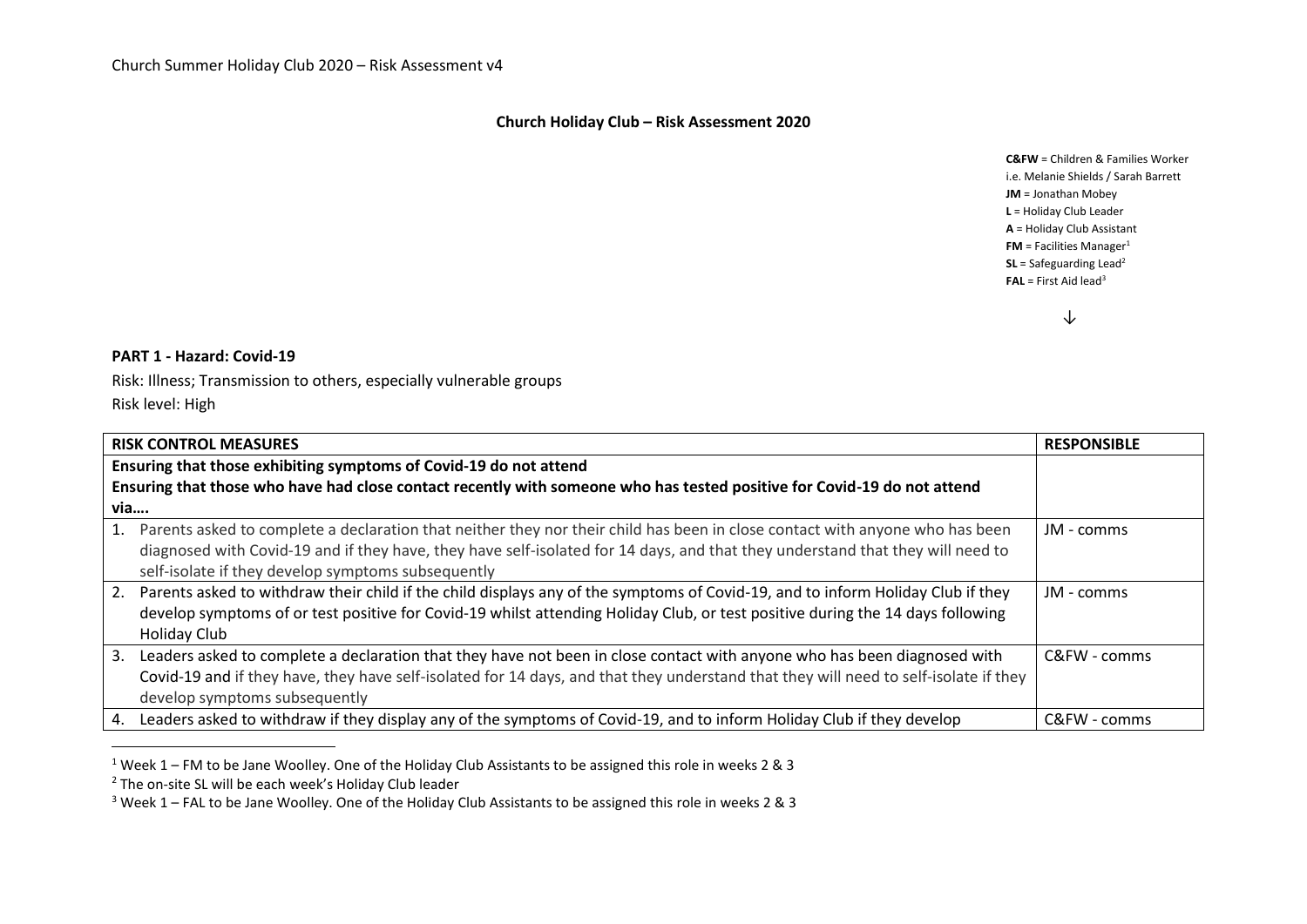$\overline{a}$ 

| symptoms of or test positive for Covid-19 whilst attending Holiday Club, or test positive during the 14 days following Holiday        |                     |
|---------------------------------------------------------------------------------------------------------------------------------------|---------------------|
| Club                                                                                                                                  |                     |
| Minimise contact across households via                                                                                                |                     |
| Restrict attendance to a single "bubble" of up to 15 children per week<br>5.                                                          | JM - allocation     |
| Use a venue (St Matthew's church hall) that is not used for anything else. Ensure Church Administrator and Church Hall<br>6.          | FM                  |
| manager know this. Also put up a sign about this on the front door                                                                    |                     |
| 7. As far as is reasonably practical, have as consistent a set of Leaders and Assistants in any given week, and minimise instances of | C&FW                |
| the same adult working across more than one "bubble". No child to attend more than 1 week of Holiday Club.                            |                     |
| Limit drop off/pick up to one parent/carer only where possible<br>8.                                                                  | JM - comms          |
| Ask parents/carers and den leaders not to use public transport or share cars with other households<br>9.                              | JM - comms          |
| 10. Ask parents/carers not to enter the Hall. Drop off & pick up to be in car park/outside only                                       | JM - comms          |
| 11. Ask parents/carers to form a socially-distanced queue in the Church Hall car park. Social distancing markers to be used           | $JM - \text{comms}$ |
|                                                                                                                                       | FM - signs/markers  |
| 12. Ask parents/carers not to send their child to other out of school settings during the same week                                   | JM - comms          |
| Minimise virus transfer via social distancing                                                                                         |                     |
| 13. Leaders to be asked to socially distance from each other where feasible.                                                          | L                   |
| (NB: Children not to be asked to socially distance from each other or leaders - as per government guidance for primary school         |                     |
| aged children in a "bubble") $4$                                                                                                      |                     |
| Minimise virus transfer via hands                                                                                                     |                     |
| 14. Children and leaders to use hand sanitiser on arrival/signing in                                                                  | FM, L, A            |
| 15. Children and leaders to wash or sanitise hands before eating                                                                      | L, A                |
| 16. Children and leaders to be encouraged to wash or sanitise their hands at other appropriate intervals or occasions during the      | L, A                |
| day e.g. after blowing their nose                                                                                                     |                     |
| 17. Hand sanitiser to be available at the entrance door, the main hall and in the kitchen/meeting room area                           | <b>FM</b>           |
| 18. Relay hygiene rules to children daily                                                                                             |                     |
| 19. Posters to be displayed reminding children and leaders of hygiene rules                                                           | <b>FM</b>           |
| 20. Hand-dryers or disposable paper towels to be used for drying hands rather than shared fabric towels                               | <b>FM</b>           |

<sup>4</sup> The Govt guidance for providers of Out Of School Settings refers to the DofE's [Covid-19[\] Planning guide for Primary Schools.](https://www.gov.uk/government/publications/preparing-for-the-wider-opening-of-schools-from-1-june/planning-guide-for-primary-schools#familiarise-yourself-with-the-maximum-safe-group-size) This says "…*We know that, unlike older children and adults, early years and primary age children cannot be expected to remain 2 metres apart from each other and staff….. If you can keep older children within those small groups 2 metres away from each other, you should do so."*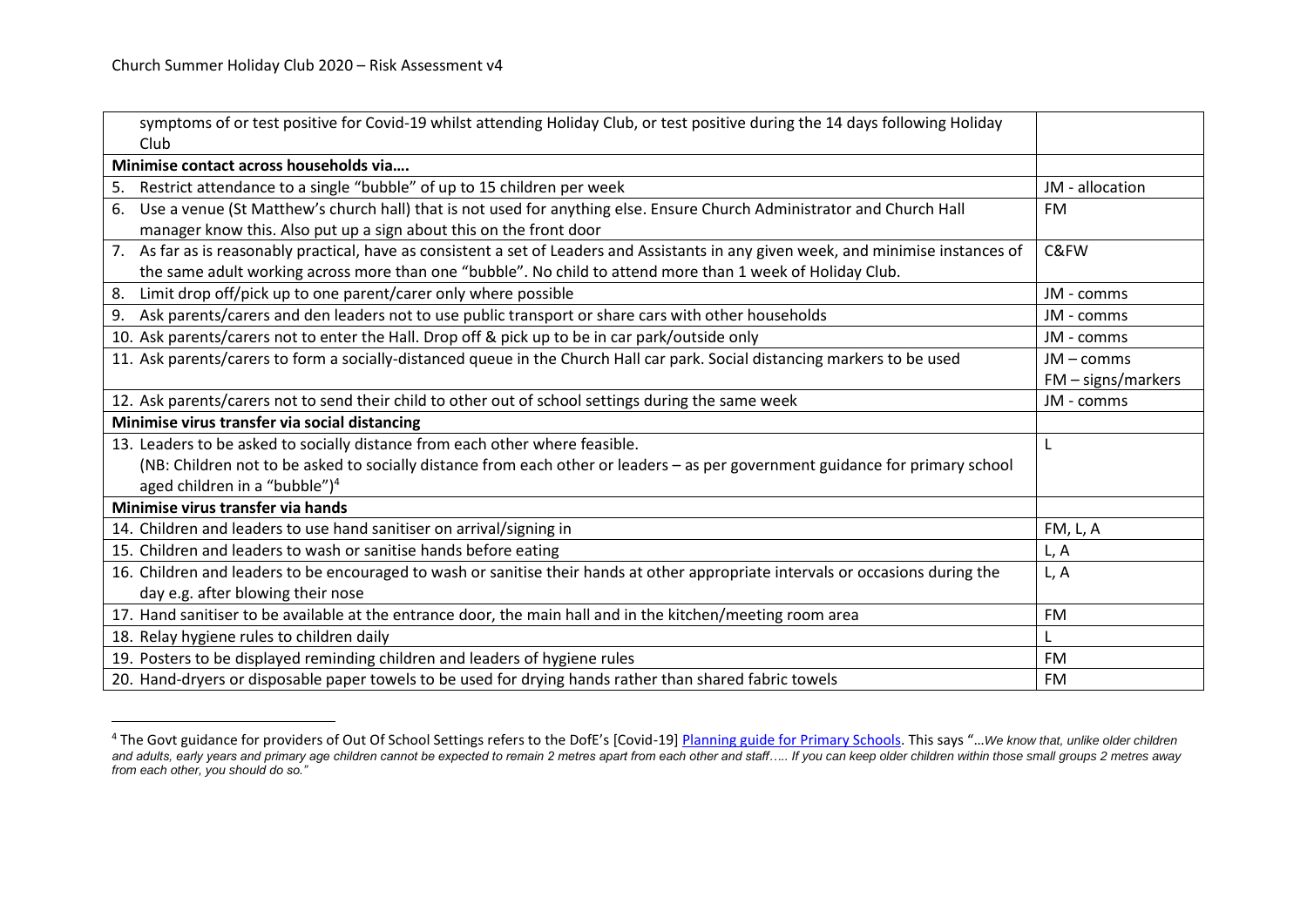| 21. Any cooking/food activities to avoid sharing of equipment and to minimise the contact that other people have with a child's<br>output. Hand hygiene to be paramount. If items are baked/cooked and therefore require an adult to remove them, they should<br>be placed into a separate bag/container for each child. This procedure should be carried out at arm's length by someone<br>wearing a face mask and when the items are still piping hot. The items should not require cutting up before dispensing into | L            |
|-------------------------------------------------------------------------------------------------------------------------------------------------------------------------------------------------------------------------------------------------------------------------------------------------------------------------------------------------------------------------------------------------------------------------------------------------------------------------------------------------------------------------|--------------|
| bags/containers, in order to avoid breathing over them                                                                                                                                                                                                                                                                                                                                                                                                                                                                  |              |
| Minimise virus transfer via surfaces                                                                                                                                                                                                                                                                                                                                                                                                                                                                                    |              |
| 22. High risk areas indoors (loos, door handles, table tops, taps, play equipment, microphone, etc.) to be wiped with<br>detergent/bleach twice a day. Daily cleaning checklist to be displayed showing the list of what to be cleaned, when, and a<br>signature box to confirm when each item has been cleaned. These sheets to be retained until 31/12/20 in case of issues later.                                                                                                                                    | <b>FM</b>    |
| Likewise, if church lawn is used, and church loos and back door into church are used, then loos, door handles, taps, etc. to be<br>cleaned (once daily, assuming usage is light).                                                                                                                                                                                                                                                                                                                                       |              |
| Thorough clean of the Church Hall at the end of each Holiday Club week - not just the high risk areas.                                                                                                                                                                                                                                                                                                                                                                                                                  |              |
| 23. High risk areas outdoors (gate latches, play equipment if used, etc.) to be wiped with detergent/bleach once a day. Daily<br>cleaning checklist to be displayed showing the list of what to be cleaned, when, and a signature box to confirm that each items<br>has been completed. These sheets to be retained until 31/12/20 in case of issues later                                                                                                                                                              | <b>FM</b>    |
| 24. Food & drink                                                                                                                                                                                                                                                                                                                                                                                                                                                                                                        |              |
| Parents and leaders to be asked to supply own snacks, water in a named bottle and packed lunch.<br>$\bullet$                                                                                                                                                                                                                                                                                                                                                                                                            | C&FW - comms |
| Water bottles to be re-filled by the owner where possible. Provide an urn of cold water for re-filling water bottles to avoid<br>$\bullet$                                                                                                                                                                                                                                                                                                                                                                              | JM - comms   |
| congestion near the kitchen sink. Ideally the urn to be filled using a hosepipe rather than a jug to avoid someone breathing over                                                                                                                                                                                                                                                                                                                                                                                       |              |
| the water. If the urn is inside, care to be taken that drips do not become a slip hazard.                                                                                                                                                                                                                                                                                                                                                                                                                               |              |
| For leaders' hot drinks, leaders and assistants to be given the choice of                                                                                                                                                                                                                                                                                                                                                                                                                                               |              |
| either bringing personal supplies of hot water in a thermos flask/insulated mug and their own milk, tea and coffee<br>$\bullet$                                                                                                                                                                                                                                                                                                                                                                                         | C&FW - comms |
| or using the Hall kitchen kettle and communal supplies - if they feel able to comply with rigorous handwashing before                                                                                                                                                                                                                                                                                                                                                                                                   |              |
| and after touching these communal items. In this case they still need to bring their own mug. However, leaders and                                                                                                                                                                                                                                                                                                                                                                                                      |              |
| assistants to be asked not to make drinks for each other                                                                                                                                                                                                                                                                                                                                                                                                                                                                |              |
| 25. Individuals' personal belongings to be kept apart e.g. using crates, boxes or trays                                                                                                                                                                                                                                                                                                                                                                                                                                 | <b>FM</b>    |
| 26. Each child either to be provided with a set of personal stationery items (glue stick, scissors, pens, etc.) in a named clear plastic                                                                                                                                                                                                                                                                                                                                                                                | C&FW         |
| bag or asked to bring their own supplies from home in a named receptacle. Children asked not to share items. If provided by                                                                                                                                                                                                                                                                                                                                                                                             |              |
| Holiday Club, items to be put in bags 72 hours before the first use.                                                                                                                                                                                                                                                                                                                                                                                                                                                    |              |
| 27. If craft items are prepared by people outside the 'bubble', they need to be delivered 72 hours before the first use                                                                                                                                                                                                                                                                                                                                                                                                 | C&FW         |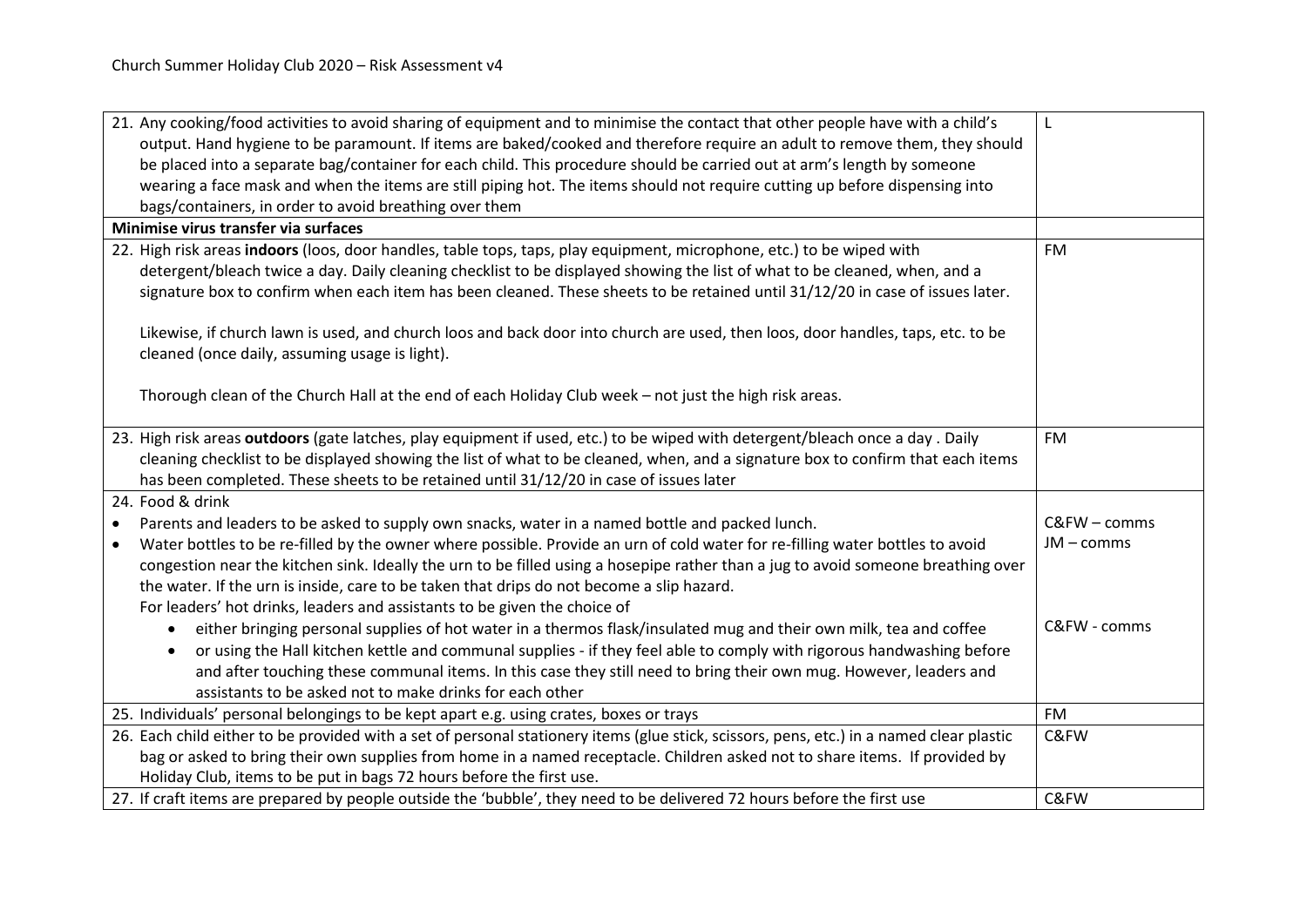| 28. Adults to use their own pen e.g. to sign in.                                                                                     | C&FW - comms |
|--------------------------------------------------------------------------------------------------------------------------------------|--------------|
|                                                                                                                                      | FM           |
| Minimise virus transfer via the air                                                                                                  |              |
| (NB Face masks not to be worn unless in close proximity to someone exhibiting possible symptoms of Covid-19 or if in close           |              |
| proximity when administering first aid)                                                                                              |              |
| 29. Maximise ventilation as far as practical by opening some or all of the windows in meeting room/kitchen, and the fire exit doors  | FM           |
| in main Hall and the skylights in the main Hall, weather permitting                                                                  |              |
| 30. Encourage sneezing into crook of elbow and use of disposable tissues. Have disposable tissues available in main hall and         | L, A         |
| kitchen/meeting room, plus provide pedal bins for disposal                                                                           |              |
| 31. When addressing whole group, leaders to use microphone to avoid shouting. Ensure this is wiped between users.                    |              |
| 32. No singing, live drama or comedy performances - as per government guidelines                                                     |              |
| 33. Use outdoor areas, where possible, safe and convenient e.g. for breaks & lunch                                                   |              |
| Managing anxiety/mental health issues arising from Covid-19 situation                                                                |              |
| 34. Brief leaders on government guidance on what to look out for and how to handle                                                   | <b>SL</b>    |
| First aid & Covid-19                                                                                                                 |              |
| 35. Understand procedure for isolating a child who starts to display symptoms of Covid-19. Have a copy of the guidelines for this to | FM, FAL      |
| hand.                                                                                                                                |              |
| 36. Understand how to minimise physical contact when administering first aid. Have a copy of the guidelines for this to hand.        | FM, FAL      |
| 37. Have some disposable face masks available if social distancing is not possible during the administering of first aid.            | FM, FAL      |
| (NB Disposable gloves are always provided alongside/in first aid kit as standard - to avoid contact with bodily fluids)              |              |
| Have a tea towel or similar available to cover the patient's mouth if chest compressions are needed                                  |              |
| Mouth to mouth resuscitation is not part of first aid now - apart from in drowning or in children - in which case the guidance is    |              |
| to put aside the risk of Covid-19 transmission and perform mouth to mouth resuscitation as well as CPR. Therefore provide a          |              |
| face shield to give some protection in this instance.                                                                                |              |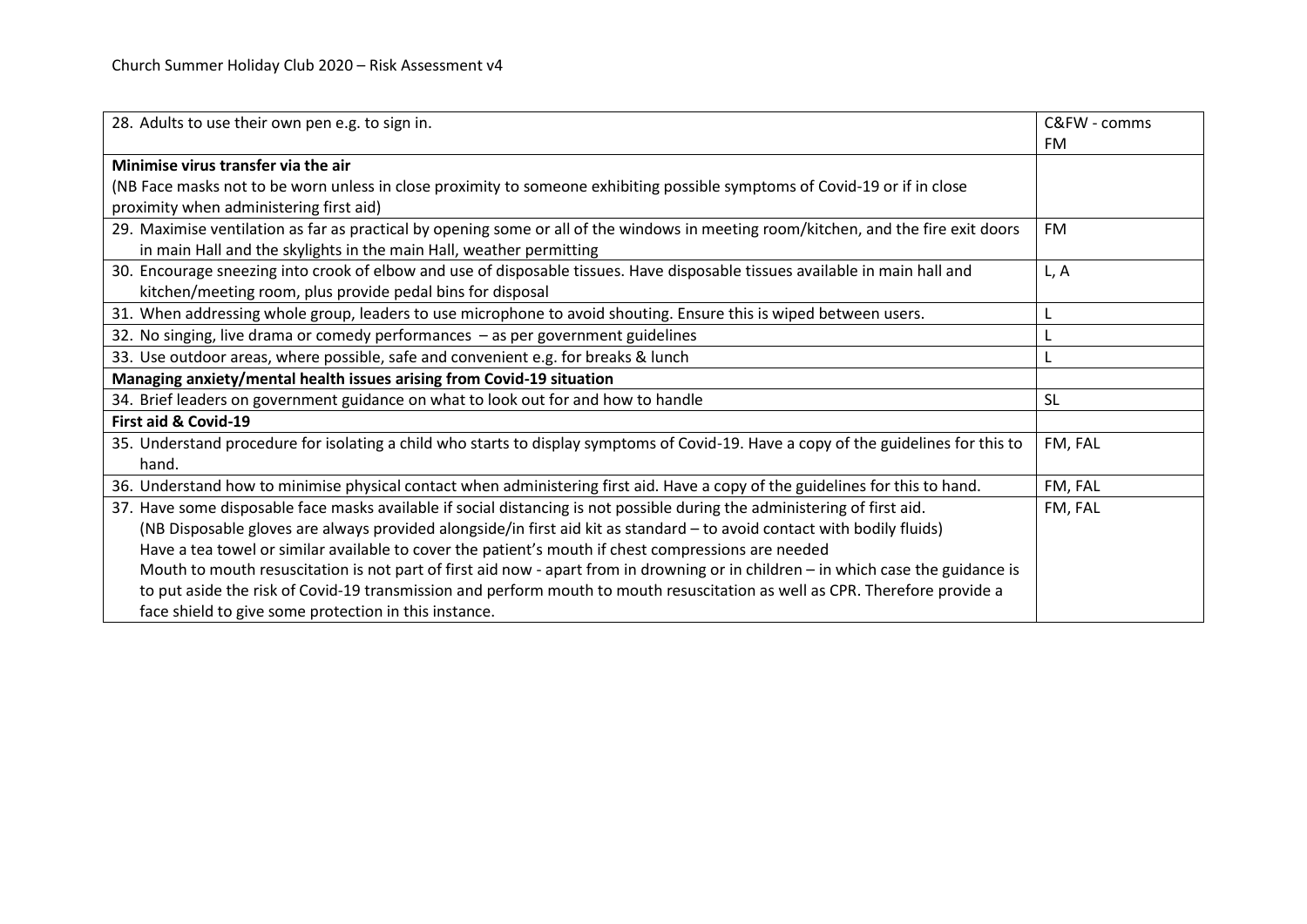## **PART 2 – Other hazards**

| <b>Activity</b>             | <b>Identify Hazard</b>             | <b>Identify Risk</b>                | <b>Risk Level</b> | <b>Minimise Risk by</b>                                                                                                                                                                                                                                                                                                                                                                                                                                                                                                                                | Responsible                                                            | <b>Residual</b>   |
|-----------------------------|------------------------------------|-------------------------------------|-------------------|--------------------------------------------------------------------------------------------------------------------------------------------------------------------------------------------------------------------------------------------------------------------------------------------------------------------------------------------------------------------------------------------------------------------------------------------------------------------------------------------------------------------------------------------------------|------------------------------------------------------------------------|-------------------|
|                             |                                    |                                     | (L/M/H)           | (Control Measures)                                                                                                                                                                                                                                                                                                                                                                                                                                                                                                                                     |                                                                        | <b>Risk Level</b> |
|                             |                                    |                                     |                   |                                                                                                                                                                                                                                                                                                                                                                                                                                                                                                                                                        |                                                                        | (L/M/H)           |
| Drop off & pick<br>up times | 38. Cars/cars parking              | Physical injury                     | H                 | Church Hall car park to be clear<br>$\bullet$<br>of cars 9am-2pm<br>Leaders/Assistants and parents<br>$\bullet$<br>to be asked to walk/cycle if at<br>all possible<br>Leaders/Assistants and parents<br>to be asked to park cars in<br>Princes Manor farmyard and<br>not on Church Lane or The<br>Park<br>Car park direction signs to be<br>$\bullet$                                                                                                                                                                                                  | <b>FM</b><br>JM & C&FW<br>- comms<br>JM & C&FW<br>- comms<br><b>FM</b> | L                 |
|                             |                                    |                                     |                   | displayed to remind people                                                                                                                                                                                                                                                                                                                                                                                                                                                                                                                             |                                                                        |                   |
| <b>Throughout</b>           | 39. Abuse of children<br>by adults | Physical, sexual or mental<br>abuse | L                 | All adults in contact with<br>$\bullet$<br>children to have necessary DBS<br>checks.<br>All adults in contact with<br>$\bullet$<br>children to be issued with<br>safeguarding guidelines.<br>All adults in contact with<br>$\bullet$<br>children to undertake online or<br>f2f Church of England C1<br>safeguarding training<br>All adults & children must be<br>$\bullet$<br>recorded in/out using a register.<br>Children released only to an<br>adult giving the agreed<br>password for that child - unless<br>the adult is known to the<br>leaders | C&FW<br>C&FW<br>C&FW<br><b>FM</b><br>L, A, FM                          | L                 |
|                             |                                    |                                     |                   | Adults should ideally never take<br>a child to the toilet without                                                                                                                                                                                                                                                                                                                                                                                                                                                                                      | L, A, FM                                                               |                   |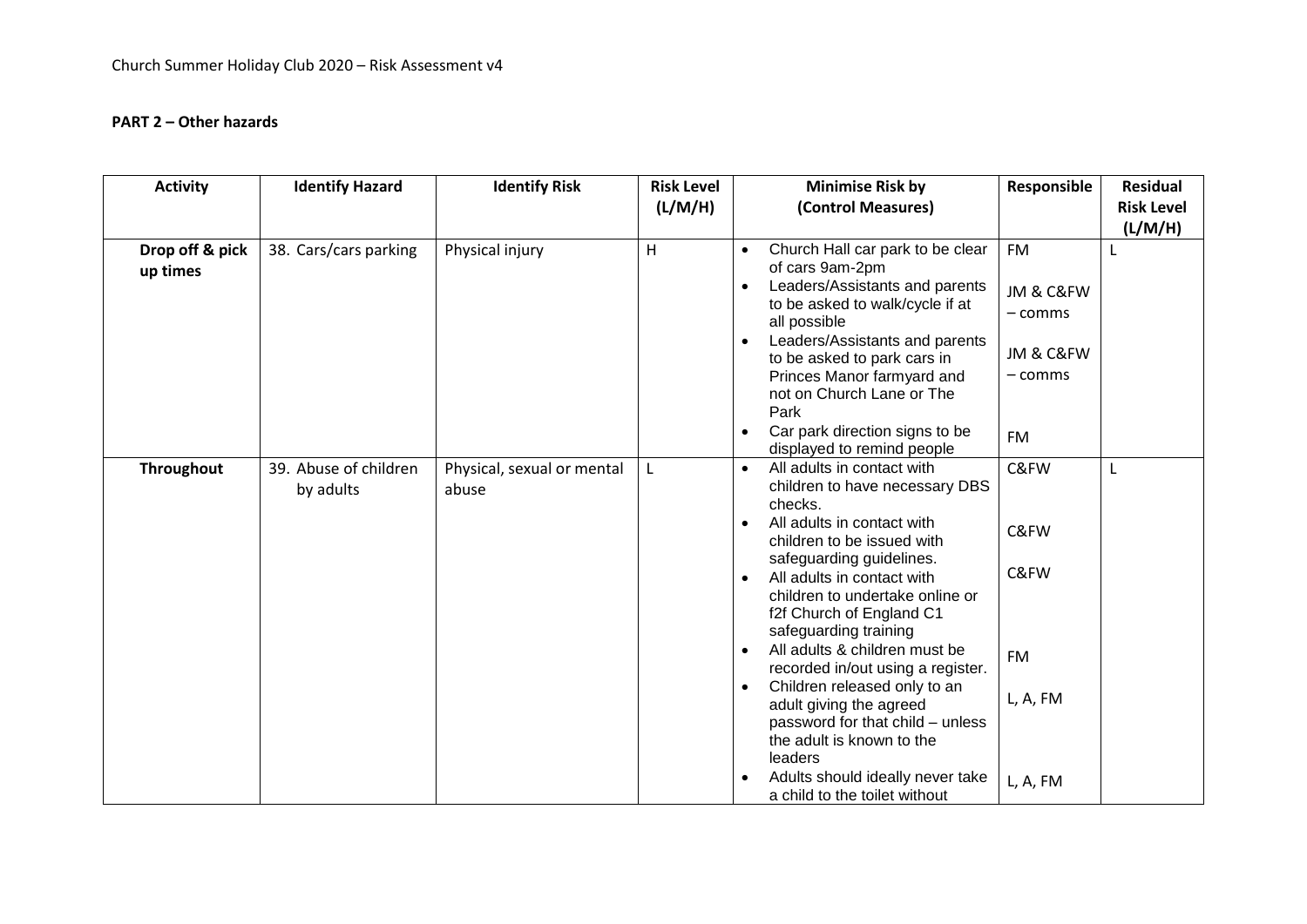|                   |                                               |                                                                   |   | $\bullet$<br>$\bullet$<br>$\bullet$<br>$\bullet$ | another adult present.<br>Whenever possible, encourage<br>children to be independent<br>Ask for parental/guardian's<br>consent to take & share photos.<br>Provide a clear explanation of<br>what photos will be taken and<br>what they will be used for.<br>All children to be required to<br>place phone in their bag/crate<br>All leaders to be asked place<br>phone in their bag/crate and to<br>ask people to use the Holiday<br>Club mobile phone number if<br>they need to contact them in an<br>emergency.<br>Keep any printed contact details<br>of children out of public view. | JM - comms<br>L, A<br><b>SL</b><br><b>FM</b>               |   |
|-------------------|-----------------------------------------------|-------------------------------------------------------------------|---|--------------------------------------------------|------------------------------------------------------------------------------------------------------------------------------------------------------------------------------------------------------------------------------------------------------------------------------------------------------------------------------------------------------------------------------------------------------------------------------------------------------------------------------------------------------------------------------------------------------------------------------------------|------------------------------------------------------------|---|
| Throughout        | 40. Adequate staffing<br>levels               | Back up in the case of<br>absence of a<br>Leader/Assistant        | L | $\bullet$                                        | Have a backup adult on<br>standby                                                                                                                                                                                                                                                                                                                                                                                                                                                                                                                                                        | C&FW                                                       | L |
| <b>Throughout</b> | 41. Children<br>wandering off the<br>premises | Injury; abduction; mental<br>distress if unaccompanied<br>or lost | M | $\bullet$<br>$\bullet$<br>$\bullet$              | Keep latch down on hall front<br>door so it can't be opened from<br>outside, and children can't<br>easily open it from the inside<br>Shut the main gate and<br>pedestrian gate to car park<br>9am-2pm<br>At home time, man the gates to<br>the car park. Check all children<br>are either accompanied or are<br>wearing a wristband indicating<br>that they are allowed to walk<br>home alone.<br>Supervision at break and<br>lunchtimes - especially if<br>outside.                                                                                                                     | <b>FM</b><br>FM<br>FM, L, A<br>$JM -$<br>comms<br>L, A, FM | L |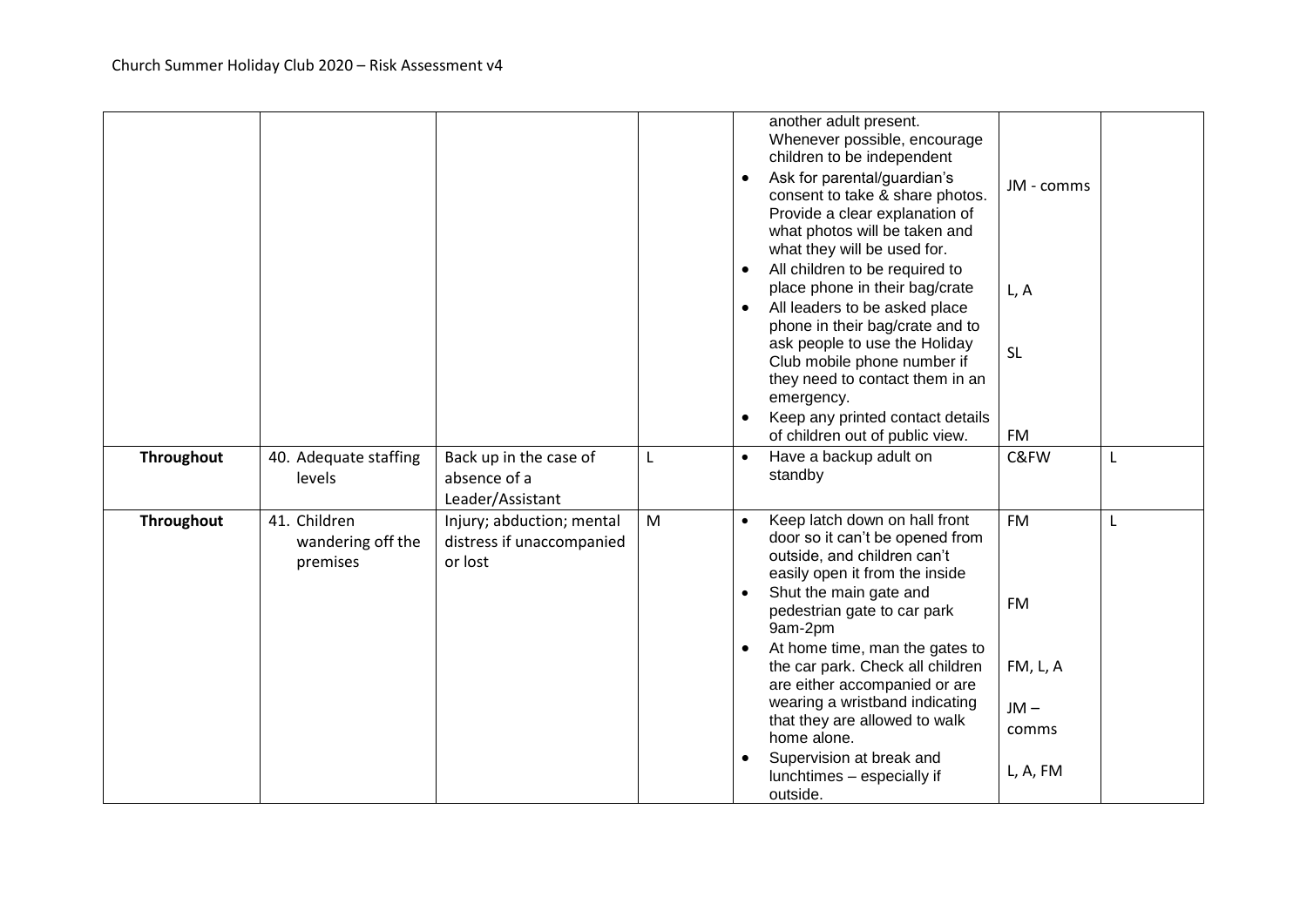|                   |                                                |                                                                  |   | L, A, FM<br>Roll calls after break/play times<br>$\bullet$<br>If a child is missing, search the<br>$\bullet$<br>building and grounds<br><b>FM</b><br>thoroughly, then call the police                                                                                                                                                                                                                                                                                                                                                                              |
|-------------------|------------------------------------------------|------------------------------------------------------------------|---|--------------------------------------------------------------------------------------------------------------------------------------------------------------------------------------------------------------------------------------------------------------------------------------------------------------------------------------------------------------------------------------------------------------------------------------------------------------------------------------------------------------------------------------------------------------------|
|                   |                                                |                                                                  |   | Parent/guardian to complete<br>$\bullet$<br>JM - comms<br>registration form for all children                                                                                                                                                                                                                                                                                                                                                                                                                                                                       |
| Throughout        | 42. Children entering<br>unauthorised<br>areas | Injury; mental distress if<br>lost; damage to church<br>property | M | Children to be made aware at<br>$\mathsf{L}$<br>L<br>$\bullet$<br>the start of the week of the<br>rules about where is out of<br>bounds in and around the<br>Church Hall - and reinforce as<br>required.<br>Church Hall meeting room &<br>$\bullet$<br>kitchen to be out of bounds to<br>children during Hol Club hours<br>- unless given express<br>permission to enter (e.g. for an<br>activity, or first aid)<br>Around the back of the outside<br>$\bullet$<br>of the Hall to be out of bounds<br>i.e. where out of sight and<br>possibly overgrown vegetation |
| <b>Throughout</b> | 43. Fire                                       | Injuries, burns, smoke<br>inhalation                             | L | <b>FM</b><br>Emergency exits to be kept<br>$\bullet$<br>L<br>clear of obstructions.<br><b>FM</b><br>Adults to be aware of fire<br>$\bullet$<br>evacuation procedure &<br>location of alarms,<br>extinguishers and Assembly<br>Point. Post a copy of these<br>instructions in each room.                                                                                                                                                                                                                                                                            |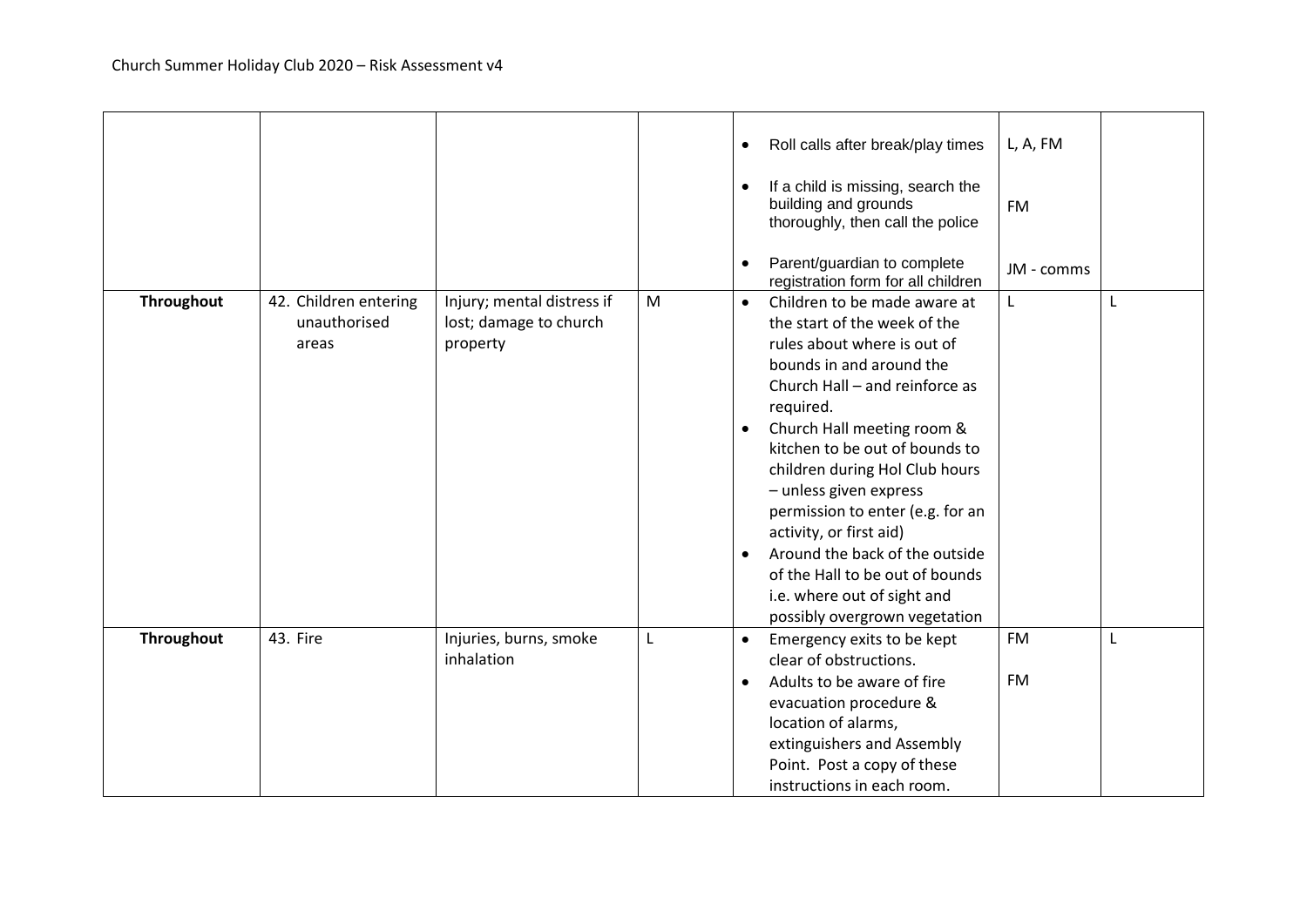|            |              |                                                                                           |   | Organise roll call at Assembly<br>L<br>$\bullet$<br>Point.<br><b>FM</b><br>Call & meet emergency services<br>$\bullet$<br>and check building for anyone<br>left inside.<br><b>FM</b><br>First aid kit to be kept in<br>$\bullet$<br>meeting room/kitchen, and<br>maintained.                                                                                                                                                                                                                                                                                                                                                                                                                                                                                                |
|------------|--------------|-------------------------------------------------------------------------------------------|---|-----------------------------------------------------------------------------------------------------------------------------------------------------------------------------------------------------------------------------------------------------------------------------------------------------------------------------------------------------------------------------------------------------------------------------------------------------------------------------------------------------------------------------------------------------------------------------------------------------------------------------------------------------------------------------------------------------------------------------------------------------------------------------|
| Throughout | 44. Intruder | Physical abuse/injury                                                                     | L | <b>FM</b><br>Leaders to be aware of lock<br>L<br>$\bullet$<br>down procedure and where to<br>assemble.                                                                                                                                                                                                                                                                                                                                                                                                                                                                                                                                                                                                                                                                      |
| Throughout | 45. Injuries | Accidents, slips, trips,<br>falls, bumping into each<br>other/objects, silly<br>behaviour | M | Ensure area is of a necessary<br>L<br>L<br>$\bullet$<br>size for number of people<br>present and for the activities<br>being carried out.<br>Ensure activity is appropriate<br>L<br>$\bullet$<br>for the number of participants.<br>Calm the atmosphere if<br>L<br>$\bullet$<br>behaviour is getting silly e.g.<br>stop the game, turn off music,<br>ask everyone to sit down.<br>FM<br>Ensure obstacles and electrical<br>$\bullet$<br>leads are positioned carefully,<br>or covered up safely.<br>Ensure floors are dry/spills are<br>$\bullet$<br>FM<br>cleaned up immediately.<br>First aid kit to be kept in<br>$\bullet$<br><b>FM</b><br>meeting room/kitchen, and<br>maintained.<br>Seek medical advice or call<br>$\bullet$<br><b>FM</b><br>ambulance as necessary. |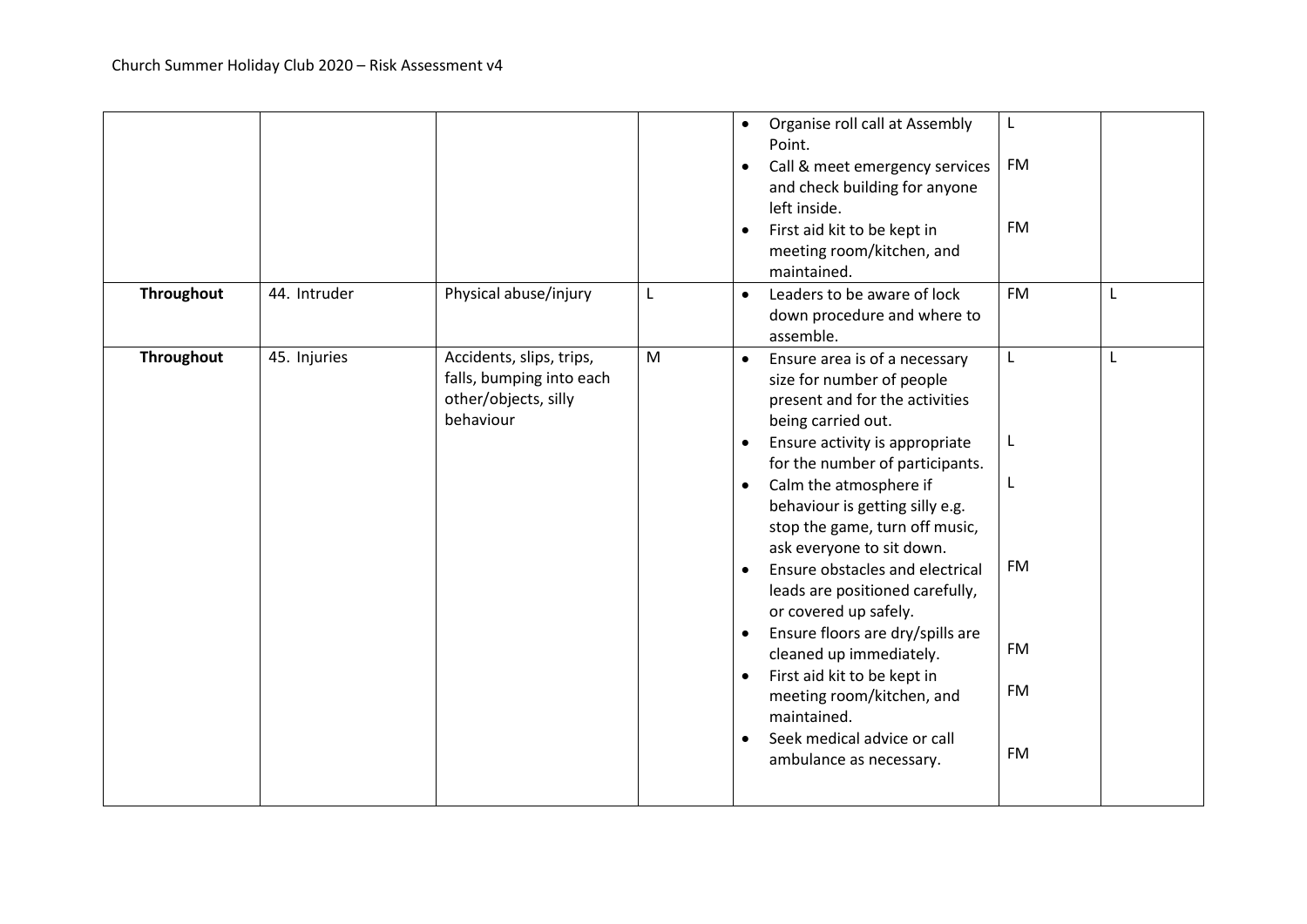|            |                                                                             |                         |   | $\bullet$<br>$\bullet$<br>$\bullet$<br>$\bullet$ | Children's consent forms to<br>include about administering<br>first aid and any exceptions<br>notified to FM<br>Fill in an accident/incident form<br>for any incidents; show to<br>parent/guardian and ask them<br>to sign it; keep file of<br>completed forms and review<br>each day to see if any safety<br>risks need addressing.<br>Check any play equipment daily<br>to ensure it is safe to use.<br>Hot drinks to be consumed only<br>in staff room or outside well<br>away from any children<br>(volunteers to be advised to<br>bring insulated mugs if<br>possible) | JM -<br>registration<br><b>FAL</b><br><b>FM</b><br>L, A |   |
|------------|-----------------------------------------------------------------------------|-------------------------|---|--------------------------------------------------|-----------------------------------------------------------------------------------------------------------------------------------------------------------------------------------------------------------------------------------------------------------------------------------------------------------------------------------------------------------------------------------------------------------------------------------------------------------------------------------------------------------------------------------------------------------------------------|---------------------------------------------------------|---|
|            |                                                                             |                         |   | $\bullet$                                        | Designate the Hall meeting<br>room as a quiet area where<br>someone can sit if feeling<br>unwell. Ensure shutter<br>between staff room and hall is<br>open                                                                                                                                                                                                                                                                                                                                                                                                                  | <b>FM</b>                                               |   |
| Throughout | 46. Inappropriate,<br>aggressive or<br>disruptive<br>behaviour,<br>bullying | Injury, mental distress | L | $\bullet$<br>$\bullet$                           | Children to be made aware at<br>the beginning of the week of<br>expectations about acceptable<br>behaviour - and reinforce as<br>required.<br>If the behaviour continues after $ A $<br>a reminder, Assistant to escort<br>the child away from the main                                                                                                                                                                                                                                                                                                                     | L                                                       | L |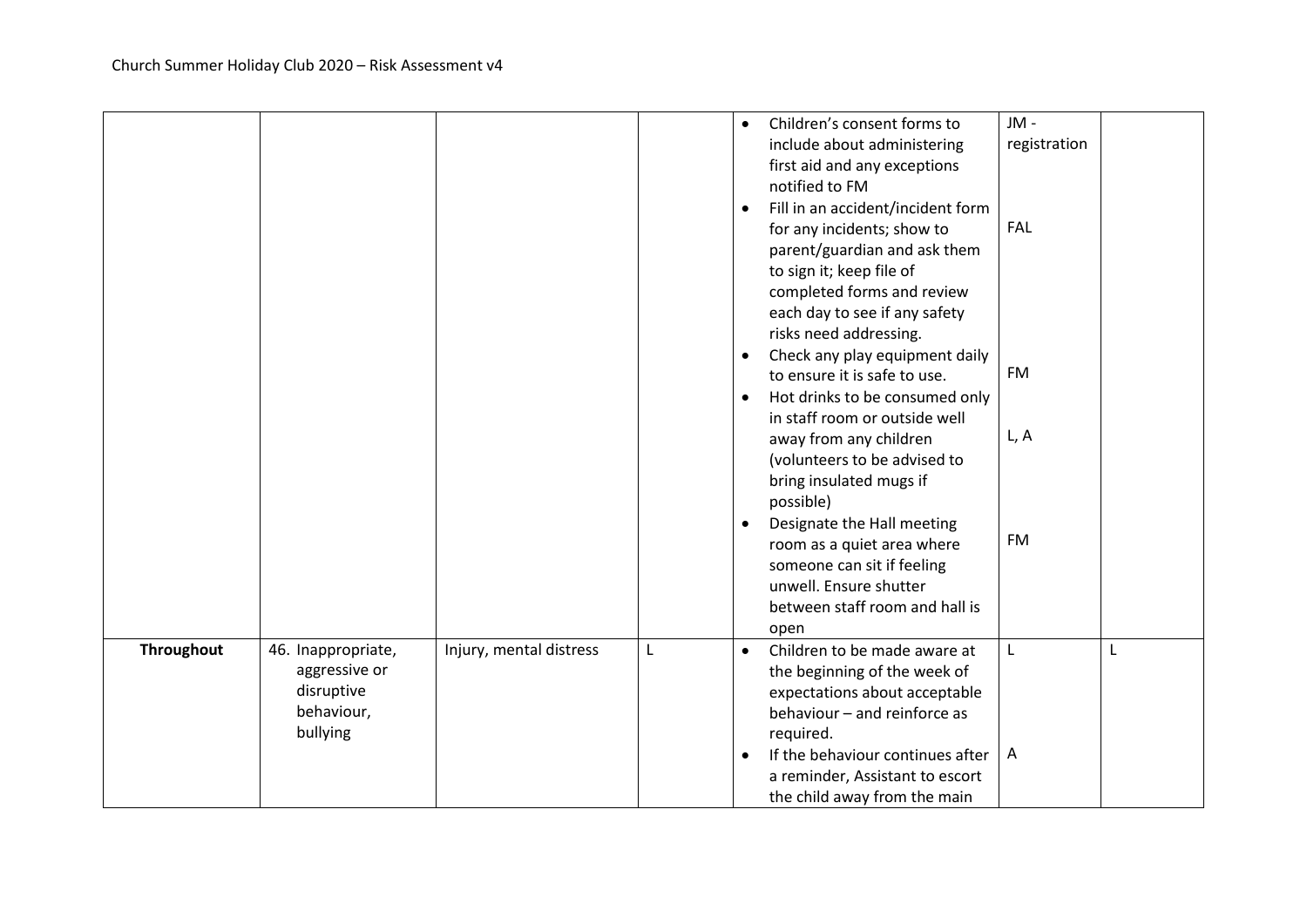|                 |                                                                                                                                              |                                                                                                                                                                                                                                                |   | group, explaining why and<br>giving them space to calm<br>down.<br>If the behaviour is<br>$\bullet$<br>unmanageable,<br>parents/guardians should be<br>phone and asked to come and<br>take the child home.                                                                                                                                     | A/FM                   |   |
|-----------------|----------------------------------------------------------------------------------------------------------------------------------------------|------------------------------------------------------------------------------------------------------------------------------------------------------------------------------------------------------------------------------------------------|---|------------------------------------------------------------------------------------------------------------------------------------------------------------------------------------------------------------------------------------------------------------------------------------------------------------------------------------------------|------------------------|---|
| <b>Outdoors</b> | 47. Heat exhaustion                                                                                                                          | Dehydration, raised body<br>temperature, fits                                                                                                                                                                                                  | L | Ask parents to apply sun<br>cream, provide their child with<br>spare sun cream, and a sun hat;<br>Ask children to take their water<br>bottle with them if they are<br>outside and it's hot<br>Remind children to use sun<br>cream, sun hats and to drink.                                                                                      | JM - comms<br>L        |   |
| <b>Outdoors</b> | 48. Stream in<br>churchyard;<br>Road around front<br>and side of<br>churchyard;<br>Graves/tombs;<br>Ground is<br>significantly above<br>road | Drowning in stream<br>$\bullet$<br>Getting knocked down<br>$\bullet$<br>by a car<br>Getting lost or<br>$\bullet$<br>abducted<br>Tripping on<br>$\bullet$<br>graves/tombs<br>Falling off higher<br>ground on to the hard<br>surface of the road | M | If we use the churchyard, tell<br>$\bullet$<br>the children the boundaries of<br>where they are and are not<br>allowed to go, depending on<br>the activity and their age<br>Keep younger children in sight<br>$\bullet$<br>of adults at all times<br>Close adult supervision of<br>children when walking between<br>Church Hall and churchyard | L                      | L |
| <b>Outdoors</b> | 49. Insects                                                                                                                                  | <b>Stings</b>                                                                                                                                                                                                                                  | L | Be alert to any signs of insect<br>activity and take action to<br>remove or keep children away<br>as appropriate.<br>Include sting relief cream in<br>$\bullet$<br>first aid kit                                                                                                                                                               | <b>FM</b><br><b>FM</b> | L |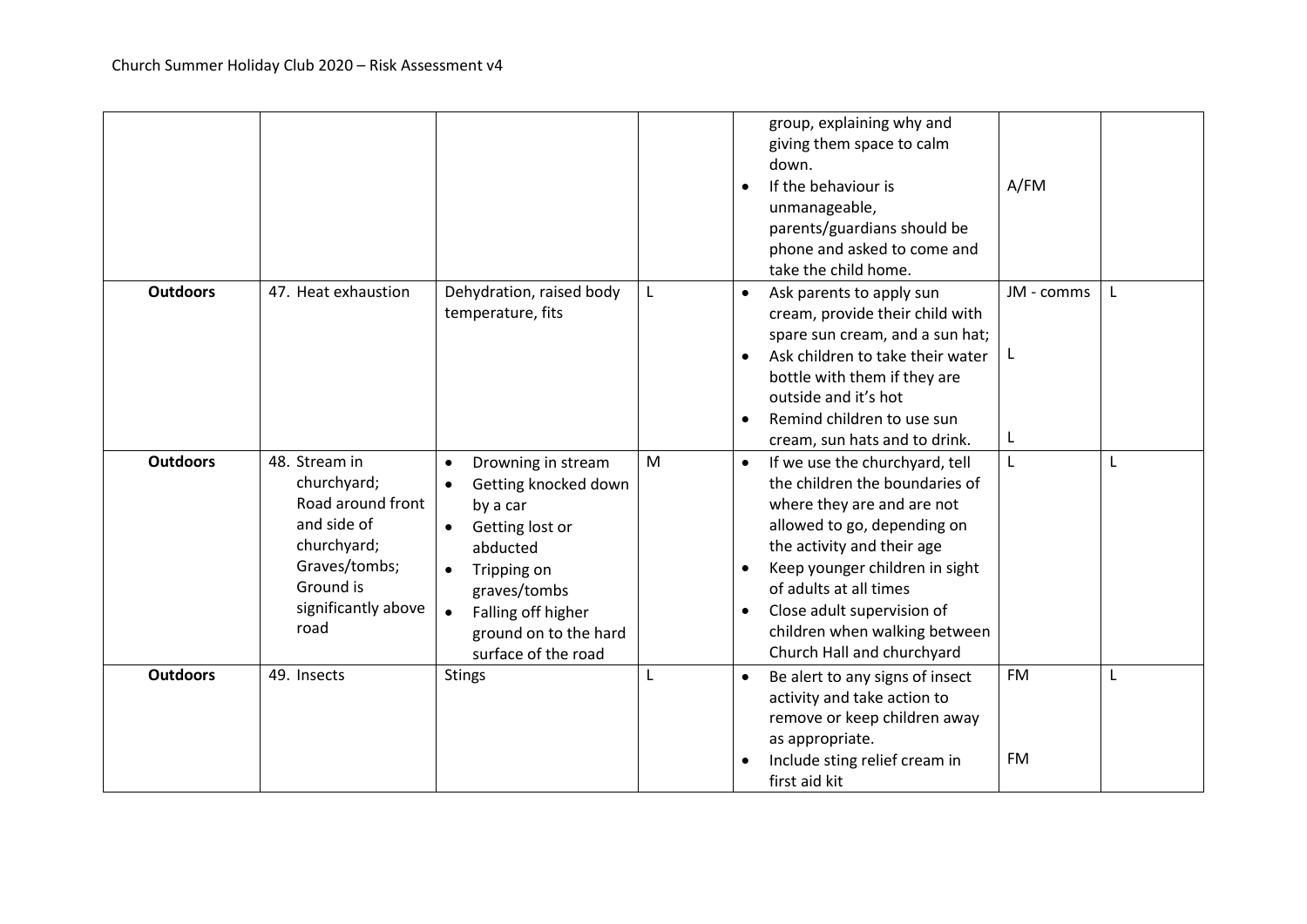| <b>Craft activities</b> | 50. Cuts, accidental<br>stabbing, | Injuries                    | L | $\bullet$ | Only provide craft activities<br>which are age-appropriate. | C&FW         | L |
|-------------------------|-----------------------------------|-----------------------------|---|-----------|-------------------------------------------------------------|--------------|---|
|                         | inappropriate use                 |                             |   | $\bullet$ | All activities to be supervised                             | L, A         |   |
|                         | of equipment and                  |                             |   |           | by an adult                                                 |              |   |
|                         | craft materials                   |                             |   | $\bullet$ | Adults to pay extra attention to                            | A            |   |
|                         | including                         |                             |   |           | younger children and offer                                  |              |   |
|                         | swallowing of                     |                             |   |           | intervention when required                                  |              |   |
|                         | objects; inhaling                 |                             |   |           | (e.g. help them use scissors).                              |              |   |
|                         | or body contact                   |                             |   | $\bullet$ | Use child-friendly equipment                                | C&FW         |   |
|                         | with glue                         |                             |   |           | e.g. blunt-ended scissors.                                  |              |   |
|                         |                                   |                             |   |           | See also under Injuries above                               |              |   |
| <b>Games</b>            | 51. Injuries                      | See under Injuries above    | L | $\bullet$ | See under Injuries above.                                   |              | L |
| <b>Outdoor</b>          | 52. Injuries                      | See under Injuries above    | L | $\bullet$ | See under Injuries above.                                   |              | L |
| activities/play         |                                   |                             |   |           |                                                             |              |   |
| Food preparation,       | 53. Food poisoning,               | Illness, allergic reaction, | M | $\bullet$ | Children bring own lunch and                                | JM - comms   | L |
| eating & drinking       | food intolerances,                | low energy                  |   |           | snack.                                                      |              |   |
|                         | food allergies, not               |                             |   |           | Ask parents to avoid putting                                | $JM -$       |   |
|                         | eating                            |                             |   |           | any nuts in lunch or snack                                  | comms        |   |
|                         |                                   |                             |   |           |                                                             |              |   |
|                         |                                   |                             |   | $\bullet$ | Ensure lunchboxes are kept out                              | FM           |   |
|                         |                                   |                             |   |           | of the sun.                                                 |              |   |
|                         |                                   |                             |   |           |                                                             | JM-          |   |
|                         |                                   |                             |   | $\bullet$ | Collect allergy info from                                   | registration |   |
|                         |                                   |                             |   | $\bullet$ | parents/guardians.<br>Remind children to wash hands         |              |   |
|                         |                                   |                             |   |           | after using the toilet/before                               | L, A         |   |
|                         |                                   |                             |   |           | eating.                                                     |              |   |
|                         |                                   |                             |   | $\bullet$ | Ensure children eat before                                  |              |   |
|                         |                                   |                             |   |           | playing at lunchtime. Ensure                                | L, A         |   |
|                         |                                   |                             |   |           | those who say they want to go                               |              |   |
|                         |                                   |                             |   |           | to the toilet before eating at                              |              |   |
|                         |                                   |                             |   |           | lunchtime do not sneak off and                              |              |   |